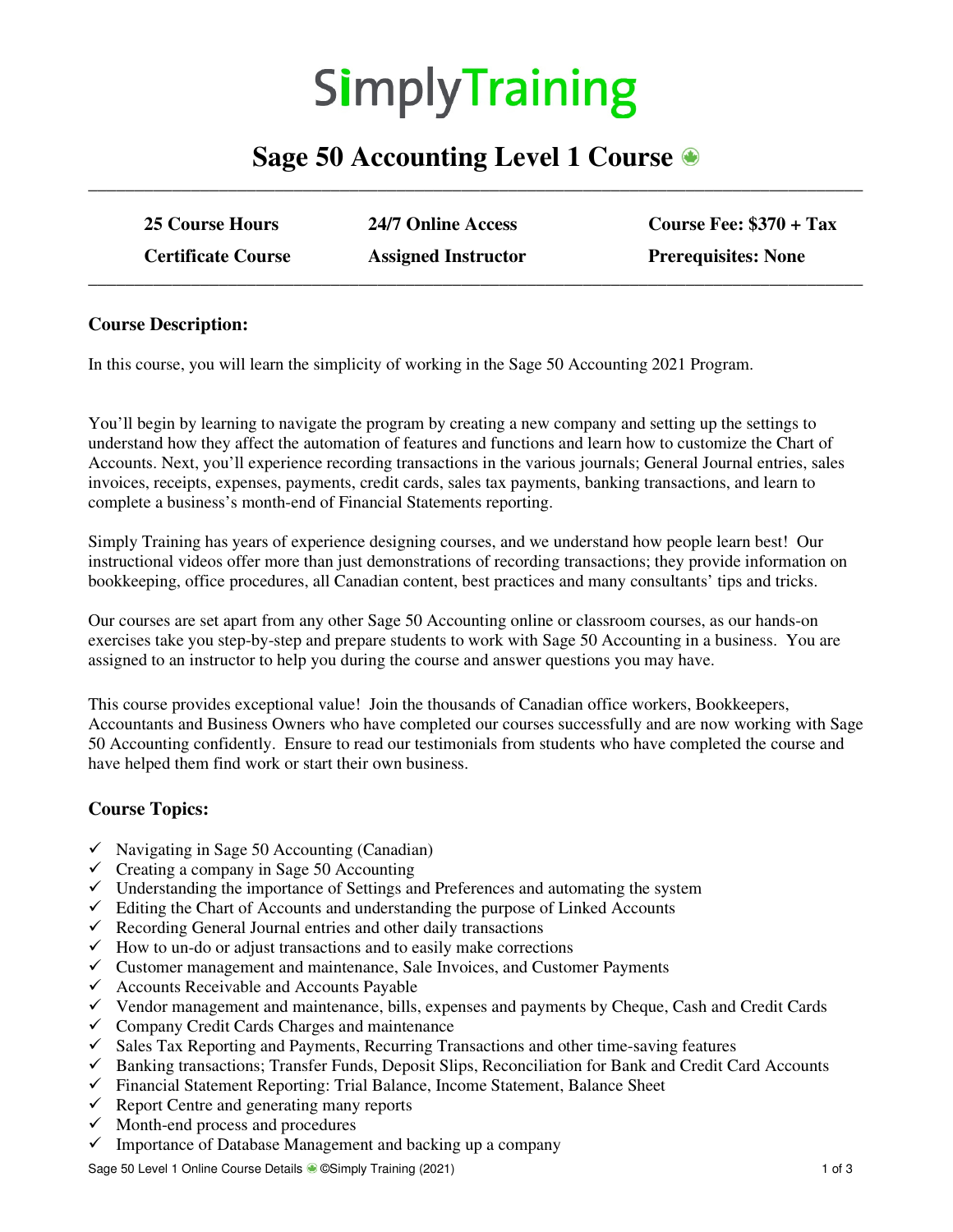#### **Course Includes:**

All course materials are included in the course fee (no additional costs) and are as follows:

- Course Outline and Getting Started Guide
- Assigned instructor for support and to answer questions
- Sage 50 Accounting Level 1 Instructional lesson video tutorials
- Sage 50 Accounting Level 1 hands-on, step-by-step exercises and resources
- Sage 50 Accounting 2021 Students Program (for educational use only)
- Three months (3) course access, 24/7 from anywhere at any time
- Certificate upon completion

### **Course Requirements and FAQ**

**What are the prerequisites?** There are no prerequisites to take this course.

**Who should take this course?** Anyone new to Sage 50 Accounting and wants to learn to use the program proficiently (office staff, assistants, data-entry personal, Bookkeepers, Accountants) or for anyone who wants to update their Sage 50 Accounting skills and learn new automated features to help save time.

**When can I get started?** You can get started on this course anytime your schedule permits.

**How do courses work?** Once registered, your registration is processed, and your login account is created. Next, you receive the welcome email with your login information to access the course and get started. On the course page, lessons are structured in an easy step-by-step format, with the Getting Started Guide and lessons comprising of materials, instructional videos, exercises and resources.

**Where can I access the course from?** This course is online with 24/7 access from anywhere using a computer with an internet connection.

**How long does the course take?** Your account provides access to the course for three months (3); an access expiry date is assigned at registration. The hours to complete the course is approximately 25 hours. On average, people who are not working will complete both courses in two to four weeks. For working people, the average is one to two months.

**How Do the Video Tutorials Work?** The instructional video tutorials are accessed from the course page and are easy to view; videos can be viewed multiple times to learn at your own pace and schedule.

**Which Sage 50 Accounting Program is used in this course?** The course exercises use the Sage 50 Accounting 2021 Students Program (Premium). The Students Program is provided for students to gain experience using the software. Today Businesses use the 2021 program, and we help students to be prepared and job-ready.

**Which Sage 50 Accounting Program is this course applicable to?** The course applies to all Sage 50 Accounting Canadian Programs: Sage 50 Accounting 2021, Sage 50cloud (renamed in 2019), Sage 50 Accounting 2020 to 2013, and Simply Accounting 2012. To the Editions of Sage 50 Pro, Premium, Quantum.

**Note:** In 2019, Sage 50 Accounting changed the name to Sage 50cloud; there is no difference, only a name change. The name change reflects the add-on cloud solutions that can be used with the program. It is a desktop program. Also, Simply Accounting is the same program as Sage 50 Accounting Canadian; the name was changed in 2012.